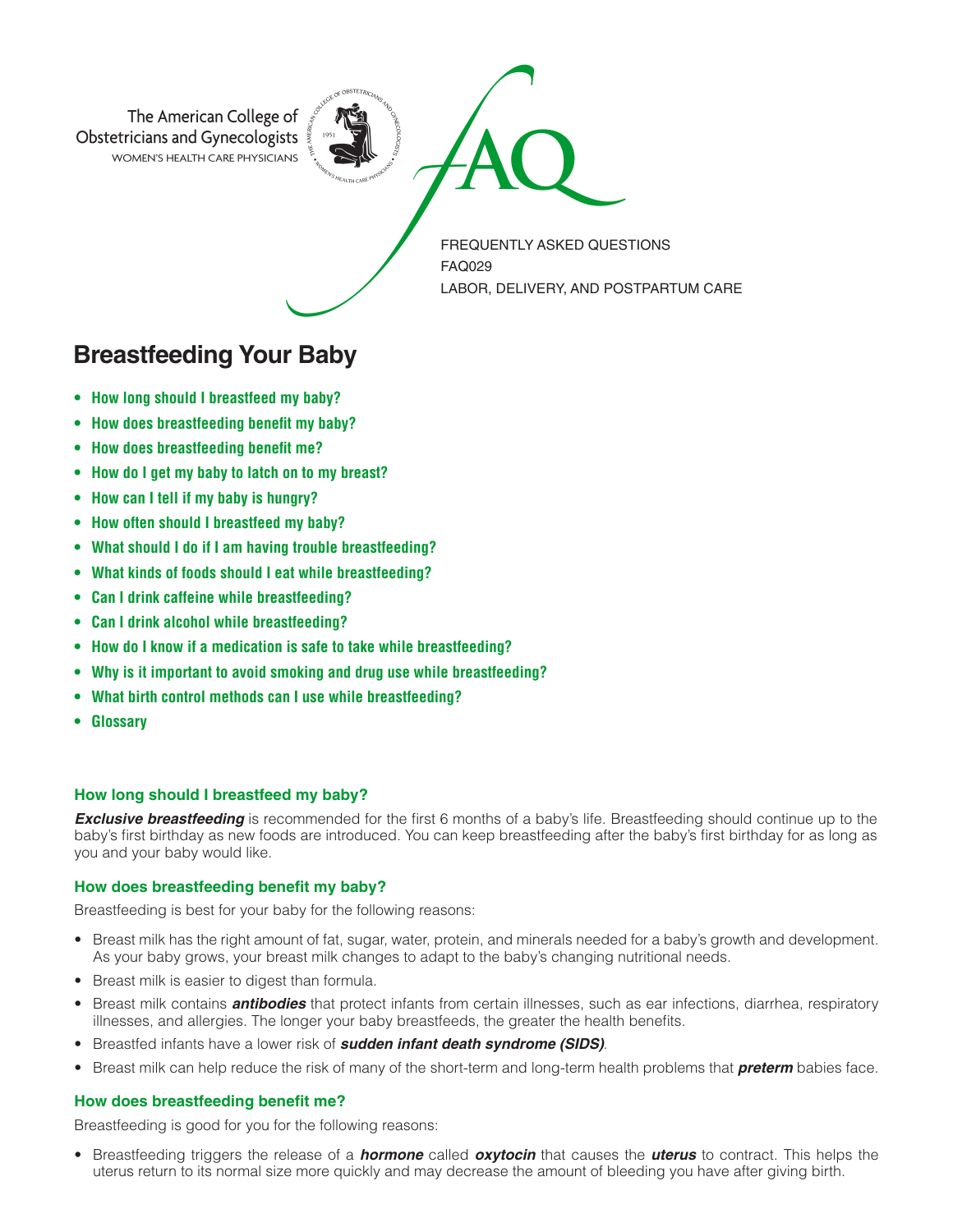- Breastfeeding may make it easier to lose the weight you gained during pregnancy.
- Breastfeeding may reduce the risk of breast cancer and ovarian cancer.

## **How do I get my baby to latch on to my breast?**

Holding your baby directly against your bare skin right after birth triggers reflexes that help the baby to attach or "latch on" to your breast. Cup your breast in your hand and stroke your baby's lower lip with your nipple. The baby will open his or her mouth wide, like a yawn. Pull the baby close to you, aiming the nipple toward the roof of the baby's mouth. Remember to bring your baby to your breast—not your breast to your baby.

# **How can I tell if my baby is hungry?**

When babies are hungry, they look alert, bend their arms, close their fists, and bring their fingers to their mouths. Offer your baby your breast when he or she first starts bringing fingers to his or her mouth. Crying is a late sign of hunger, and an unhappy baby will find it harder to latch. When full, babies relax their arms and legs and close their eyes.

## **How often should I breastfeed my baby?**

Let your baby set his or her own schedule. During the first weeks of life, most babies feed at least 8–12 times in 24 hours, or at least every 2–3 hours (timed from the start time of one feeding to the start time of the next feeding). Many newborns breastfeed for 10–15 minutes on each breast. But they also can nurse for much longer periods (sometimes 60–120 minutes at a time) or feed very frequently (every 30 minutes, which is called "cluster feeding"). Some babies feed from one breast per feeding, while others feed from both breasts. When your baby releases one breast, offer the other. If your baby is not interested, plan to start on the other side for the next feeding.

## **What should I do if I am having trouble breastfeeding?**

Breastfeeding is a natural process, but it can take some time for you and your baby to learn. Most women are able to breastfeed. A few women cannot breastfeed because of medical conditions or other problems.

Lots of breastfeeding help is available. Peer counselors, nurses, doctors, and certified lactation consultants can teach you what you need to know to get started. They also can give advice if you run into challenges.

## **What kinds of foods should I eat while breastfeeding?**

The following tips will help you meet the nutritional goals needed for breastfeeding:

- Your body needs about 450–500 extra calories a day to make breast milk for your baby. If your weight is in the normal range, you need about 2,500 total calories per day.
- Eat fish and seafood 2–3 times a week, but avoid eating fish with high mercury levels. Do not eat shark, swordfish, king mackerel, or tilefish, and limit albacore tuna to 6 ounces a week. If you eat fish caught in local waters, check for advisories about mercury or other pollutants. If no information is available, limit your intake of such fish to 6 ounces a week, and do not eat any other fish that week.
- Your health care professional may recommend that you continue to take your prenatal multivitamin supplement while you are breastfeeding.
- Drink plenty of fluids, and drink more if your urine is dark yellow.

#### **Can I drink caffeine while breastfeeding?**

Drinking caffeine in moderate amounts (200 mg a day) most likely will not affect your baby. Newborns and preterm infants are more sensitive to caffeine's effects. You may want to consume a lower amount of caffeine in the first few days after your baby is born or if your infant is preterm.

#### **Can I drink alcohol while breastfeeding?**

If you want to have an occasional alcoholic drink, wait at least 2 hours after a single drink to breastfeed. The alcohol will leave your milk as it leaves your bloodstream—there is no need to express and discard your milk. Drinking more than two drinks per day on a regular basis may be harmful to your baby and may cause drowsiness, weakness, and abnormal weight gain.

#### **How do I know if a medication is safe to take while breastfeeding?**

Most medications are safe to take while breastfeeding. Although medications can be passed to your baby in breast milk, levels are usually much lower than the level in your bloodstream. The latest information about medications and their effects on breastfed babies can be found at LactMed, a database of scientific information, at www.toxnet.nlm.nih.gov/newtoxnet/ lactmed.htm. If you are breastfeeding and need to take a prescription medication to manage a health condition, discuss this with your health care team and the health care professional caring for your baby.